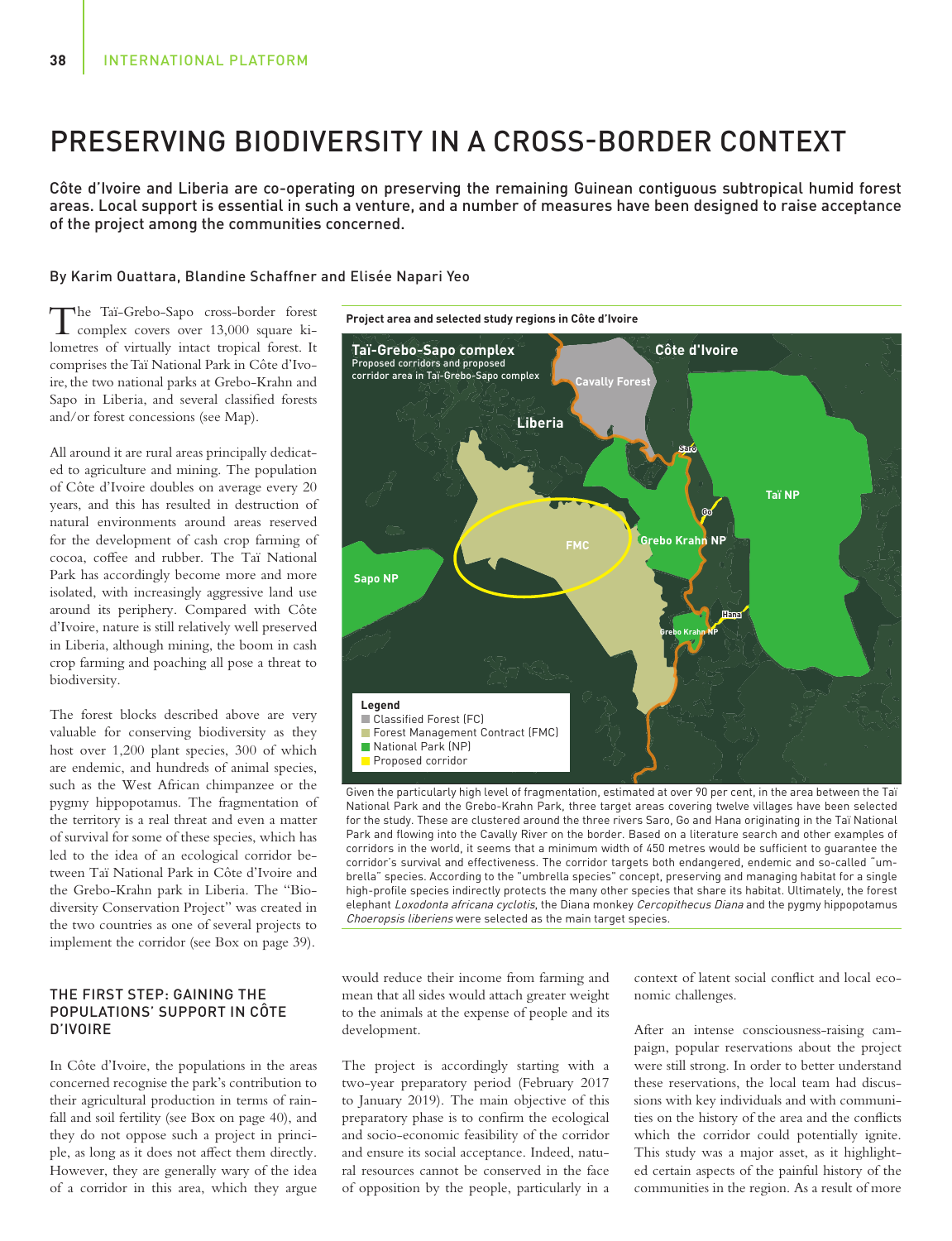or less recent political events (war in Liberia in the 90s, post-election crisis in 2011 in Côte d'Ivoire) and frequently misunderstood decisions in connection with the management of Taï National Park, they felt fobbed off in this strip of land, which is just four kilometres wide in parts and at the same time marginalised in an area with little economic development.

Through a participatory search for solutions identified on the basis of negotiations, this phase is leading in a series of steps to the definition of conceivable types of activities which could appeal to the local communities in the corridor and possibly bring them to accept the project. The negotiations are taking place at the level of individuals, growers and landowners and at village level, and aim at formulating and achieving acceptance of a concept for approval by a National Steering Committee and submission to the Council of Ministers.

## THE ALTERNATIVES PROPOSED TO THE COMMUNITIES

The participatory diagnostics in each of the twelve villages enabled a prioritisation of the villages' problems by sector of activity and to identify solutions which they could agree on. Support in the fields of health (healthcare centre, maternity centre), education (school construction, assistance with educational material) and food security should be considered as compensation for acceptance by local populations of the project to implement the corridor. In agriculture, which is the leading activity in the region, in order to improve the standard of living of the populations, support for communities in managing low-lying land scheduled for rice growing, or support to improve productivity of subsistence crops would seem to be an essential and inevitable part of assistance to local populations.

In addition, there is job creation for young people, for example as corridor rangers or through development of tourism, training and support for women in activities connected with tourism (e.g. catering) and income-generating activities (e.g. value chains for non-wood forest products). For those people directly impacted by the ecological corridor, it is planned to propose a range of solutions defined in co-operation with the growers and their stakeholders. Some ideas have already been advanced, for example reallocation of their land for the corridor. The landowners could be rewarded with payments for environmental services if they commit to afforesting or reafforesting their land where it is integrated into the corridor.



**WHY CREATE AN ECOLOGICAL CORRIDOR IN THE TAÏ-GREBO-SAPO COMPLEX?**

For social and/or environmental reasons, individual groups of animals (young subadults or adults) leave their native habitat to find new territory for food and, often, reproductive partners. This phenomenon ensures the survival of these animals. Isolation of protected areas affects not only the distribution of animals for access to habitat and food, but increases inbreeding in groups isolated in a given area. To avoid a situation which could result in the disappearance of species and negative changes to the ecosystem, it appeared essential to create an ecological corridor that would join the Taï National Park in Côte d'Ivoire and the extensive Grebo-Krahn-Sapo forest in Liberia. Another benefit of strengthening forest continuity in this complex is the conservation of dense forests with their biodiversity and services, particularly for cash crop agriculture in Côte d'Ivoire, where most cocoa production comes from the region around the Taï National Park.

# **THE BIODIVERSITY CONSERVATION PROJECT – ITS HISTORIC NATURE AND THE ACTORS INVOLVED**

Although the idea of conserving this forest complex goes back several decades, the origins of the Biodiversity Conservation Project date from 2009, when a bilateral workshop was organised by UNEP-GRASP (United Nations Environment Programme Great Apes Survival Partnership) and the Wild Chimpanzees Foundation (WCF) with the principal authorities in charge of managing the forests, parks and reserves of Liberia and Côte d'Ivoire to discuss the creation of an ecological corridor in this area. The meeting marked the creation of a cross-border committee to manage the Taï-Grebo-Sapo complex, comprising various national entities (Ministry of the Interior, FDA, OIPR, FPRCI, etc.), international organisations (Mano River Union, for example) and NGOs involved on one side or the other of the frontier, showing the commitment of the two countries to biodiversity conservation.

This appeal led to the launch of three projects to strengthen ecological connectivity in 2017. They have the same objective, namely to connect the three large forest blocks Taï, Grebo and Sapo in order to permanently conserve the biodiversity of this area. Specifically, this translates into (i) the creation of a unique ecological corridor between the Sapo, Grebo-Krahn and Taï parks, (ii) the creation/restoration of intermediary areas (community/residual forests) and the recognition of Grebo forest as a national park at the end of 2017, (iii) capacity development of the local and national authorities and (iv) the development of support measures for the bordering populations affected by the corridor. Primarily funded by the German Federal Ministry for Economic Cooperation and Development (BMZ) and the US Agency for International Development (USAID), these projects are being implemented in a complementary way by various entities, the Côte d'Ivoire Ministry of the Environment and Liberian Forest Development Authority (with funding by Germany's Kreditanstalt für Wiederaufbau – KfW), Deutsche Gesellschaft für Internationale Zusammenarbeit (GIZ) and WCF. The Biodiversity Conservation Project is one of the three projects.